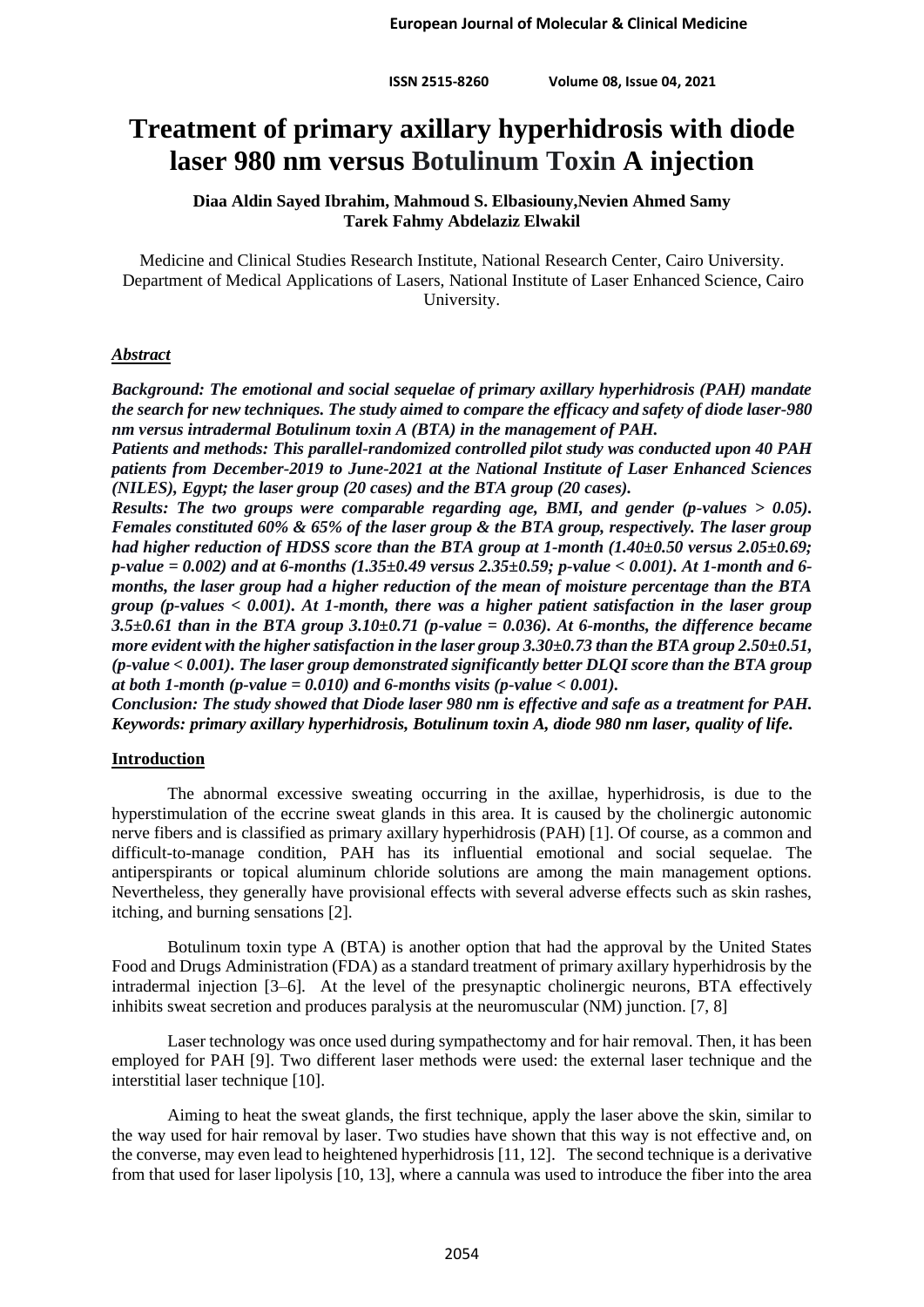under treatment. Then, the cannula is to be moved back and forth over the entire surface to be treated. Nevertheless, that may lead to adverse effects if the method is not well learned, as shown on laser liposuction[10].

Many clinical studies were conducted to investigate the efficacy and safety of this technique. Two of them conducted by Maletic and Goldman presented the most accurate data on the method used, and the outcomes obtained [14, 15]. The authors used short-pulse Nd:YAG lasers similar to those initially developed for laser liposuction in these two studies. Tumescent anesthesia is accomplished by subcutaneous (SC) infiltration with Klein's solution. The energies levels used are similar and depend on the area under treatment. The procedure took about half an hour. Then, dressings and bandages were applied for two days. [10]

By their study, Goldman A et al. (2008) aimed to present the Nd-YAG laser as an effective and safe method for PAH management. Their study included seventeen cases (15 females and two males) with PAH to be treated using a subdermal 1,064-nm Nd-YAG laser. The results were evaluated by the subjects as well as by the doctor. Minor's iodine starch test, in addition to planimetry, was used as an objective assessment. Histology also was performed on the skin after the procedure. The subdermal laser-assisted PAH management using the 1,064-nm Nd-YAG laser produced a significant clinical improvement. They observed a burn, but, was connected to a professional error. With a follow-up from 1 to about two years, the mean reduction was 72% of the Minor's test visualized area. Patients' satisfaction was achieved in 82% of them. [10, 14]

Likewise, the study's objective of Maletic D et al. (2011) was to evaluate the efficacy and safety after subdermal Nd:YAG laser treatment of PAH. It was a retrospective study conducted on thirty-two cases of patients (23 women and nine men) who underwent the subdermal 1064 nm NdYAG laser management on both of their axillae. Subjective assessment was made by the patient's self-evaluation. In addition, the objective evaluation was made using the iodine starch test. Their study showed a reduction of about 93% in the sweating area, as demonstrated by the iodine-starch test at 1-3 months after the procedure. After two years of follow-up, the subjective assessment showed that 87% of cases reported > 50% sweating reduction, 22% reported from 76 to 100% reduction. About 75% of patients declared their satisfaction with the operation and its outcomes. Also, the study reported that adverse events were transient and disappeared in three weeks. [10, 15]

According to the intensity, different laser modalities have been used, like 1064 nm Nd: YAG laser, 1440 nm Nd: YAG laser, long-pulsed 800 nm diode laser and others were used with different degrees of success in the management of PAH [14, 16-20]. However, the efficacy of laser treatments for PAH remains controversial [9].

Therefore, the rationale intended for this study was to compare the efficacy and safety of diode laser 980 nm versus intradermal Botulinum toxin A in the management of primary hyperhidrosis.

#### **Patients and Methods**

This parallel-randomized controlled study was conducted at the outpatient clinics of the National Institute of Laser Enhanced Sciences (NILES), Egypt, with 40 patients with PAH from December 2019 to June 2021. The ethical review committee approved the study. The purpose of this study was clearly explained to all patients before their enrollment.

We invited all PAH patients (male or female) who came to the NILES outpatient clinics. *For inclusion in the study*, all of the following criteria were to be fulfilled: healthy male or female between 18 - 64 years of age suffering from excessive axillary hyperhidrosis, clinically diagnosed as PAH, with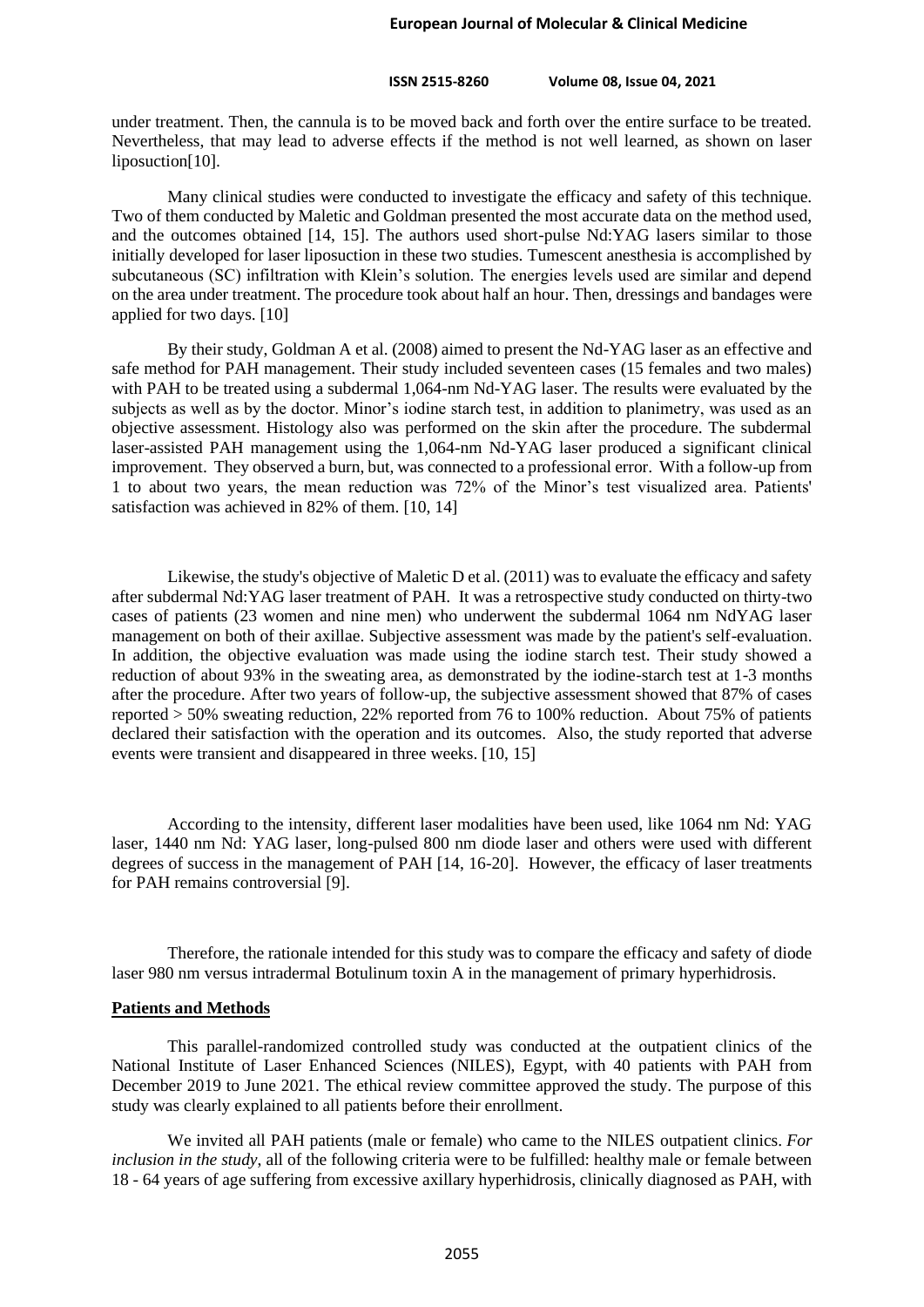the Hyperhidrosis Disease Severity Scale **(**HDSS**)** [21] or Malodour score [22] of three (3) or four (4), understand and accept obligation not to receive any other procedures in anatomical areas exhibiting axillary hyperhidrosis through 3 months before treatment, understand and accept the obligation and is logistically able to present for all scheduled follow-up visits.

Exclusion criteria included active bacterial or fungal infection over tested area, hydradenitis suppurativa, pregnancy or planned pregnancy or breast feeding, clinical diagnosis of secondary hyperhidrosis as excessive sweating due to hyperthyroidism and diabetes mellitus, intake of photosensitive drugs, the reception of intradermal BTA during the nine-months before the procedure, a history of autoimmune connective tissue disorders and settled skin disease in the axillae, any medical or chronic disease interferes or being contraindicated to the maneuver as significant cardiovascular disease or bleeding disorders, patients who had previous axillary laser hair reduction nor plan to have laser hair reduction while in the study, patients who had previous surgical treatment of the axillae such as axillary gland excision, liposuction, sympathectomy, or subcutaneous curettage, history of sensitivity to Lidocaine (Local Anesthesia) or Epinephrine, known allergy to BTA or contact allergy to iodine, patients on anti-platelet and anticoagulant medications, currently have implanted devices such as the cardiac pacemaker or any other internal electronic devices, and patients who refused to sign the informed consent document and/or refused to comply with all follow-up requirements.

Before randomization, all patients in both groups have laboratory assessment in the form of complete blood count (CBC), prothrombin time (PT), international normalized ratio (INR), random blood sugar (RBS), and TSH, T3 & T4.

For allocation of the participants, a computer-generated list of random numbers was used. Patients were randomized into the diode 980 nm subdermal laser group or BTA intradermal group.

#### **Assessment**

Before the procedure, room environmental temperature was ensured within  $24 - 26$  Celsius degrees, and skin temperature was measured using a skin infrared thermometer. Physical examination to confirm the excessive axillary sweating with a bad foul odor.

Clinical assessment was performed by the clinical scoring of hyperhidrosis (Hyperhidrosis Disease Severity Scale HDSS) and the Malodour score test to determine the degree of sweating. Scores (3) and (4) in both scorings are considered positive and suffer from excessive axillary hyperhidrosis and malodor.

Iodine starch test (before and after) the procedure, in which tincture of iodine solution and starch are applied together on both axillae. After ten to fifteen minutes, the color changed from white to blue. A positive iodine starch test indicates the presence of hyperhidrosis.

The sweating level was determined by (Digital Moisture Monitor for skin), a sweat moisture analyzer that measures the degree of moisture of the skin of axillae to ensure measuring the skin temperature all through the procedure to avoid skin injury by burning.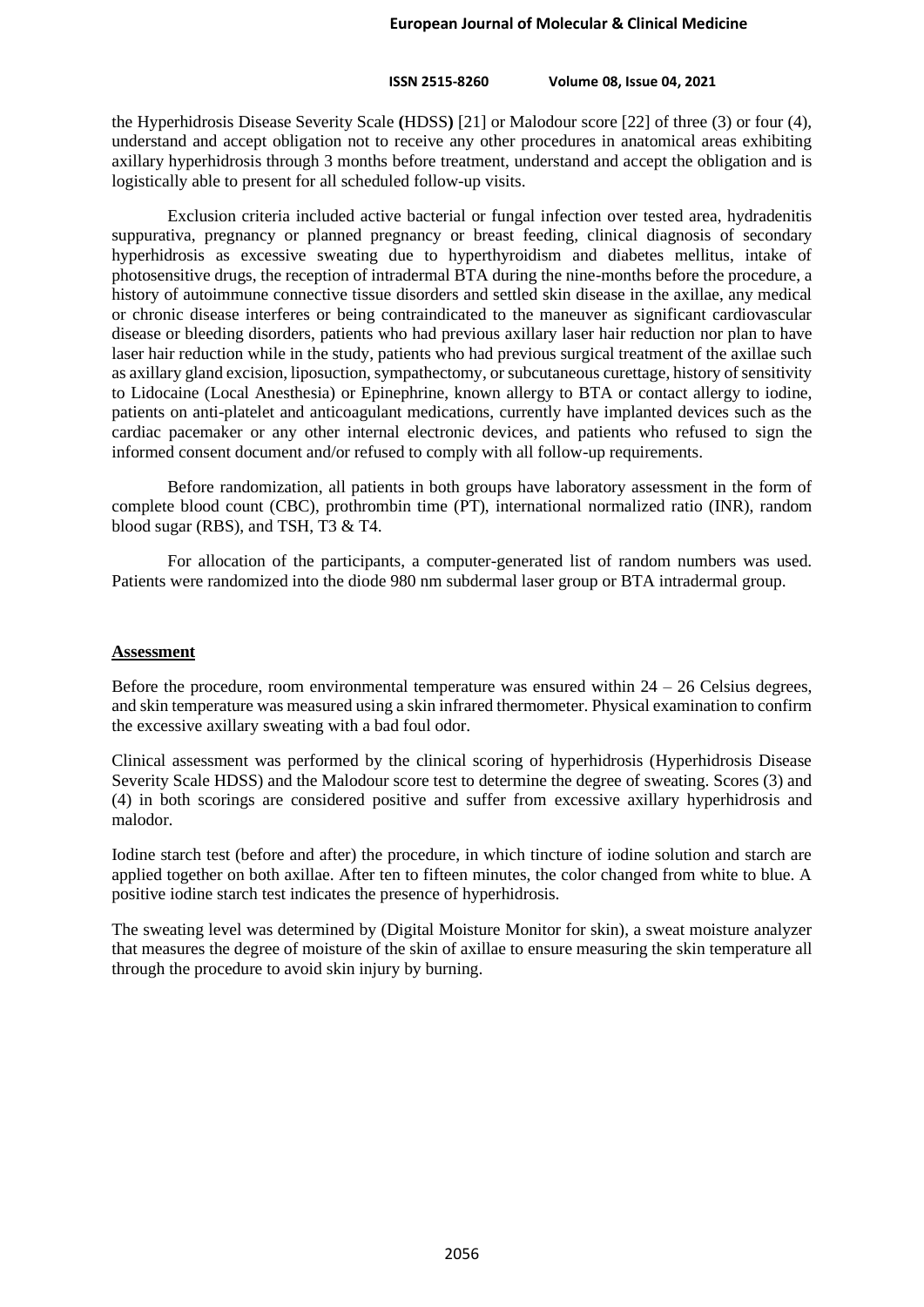

#### **Figure 1: Moisture Monitor**

Clinical assessment was also be facilitated by the use of structured questionnaires for the patient's satisfaction. These ensure consistency and objectivity of approach in the assessment and provide outcome measures that are increasingly recommended for use in clinical practice. The questionnaire responses regarding malodor and sweating were based on subjective data from the patient and their family and friends.

## **Procedures:**

For the diode 980 nm laser group: under local anesthesia (Tumescent anesthesia), the laser is introduced subdermally to destruct sweat glands in the patient's axilla using a class 4, diode laser 980 nm (quanta system spa 21058 Solbiate Olona (VA), Italy). Power was adjusted according to the case. The time of the procedure and frequency were adjusted according to the case.

The general steps of the treatment after local anesthesia are as follows: before the operation, the underarms are coated with iodine, and the starch is used to identify the precise location of the sweat glands. Then, a 3 mm incision is made through which a cannula with an optical fiber is passed. Through this fiber-optic probe, a diode probe 0.2 mm in diameter is introduced subdermally under the skin and moved freely all arround in fanning pattern technique to cover all the desired areas in the axillary region. A diode laser beam is fired, and this beam destroys the sweat glands of the axilla.

For the BTA group, BOTOX A 100 units: injecting two units of BOTOX in every point covering the axilla.

**Follow-up visits**: after the procedures, all patients were followed up for six months, including assessment at one month and another at six months.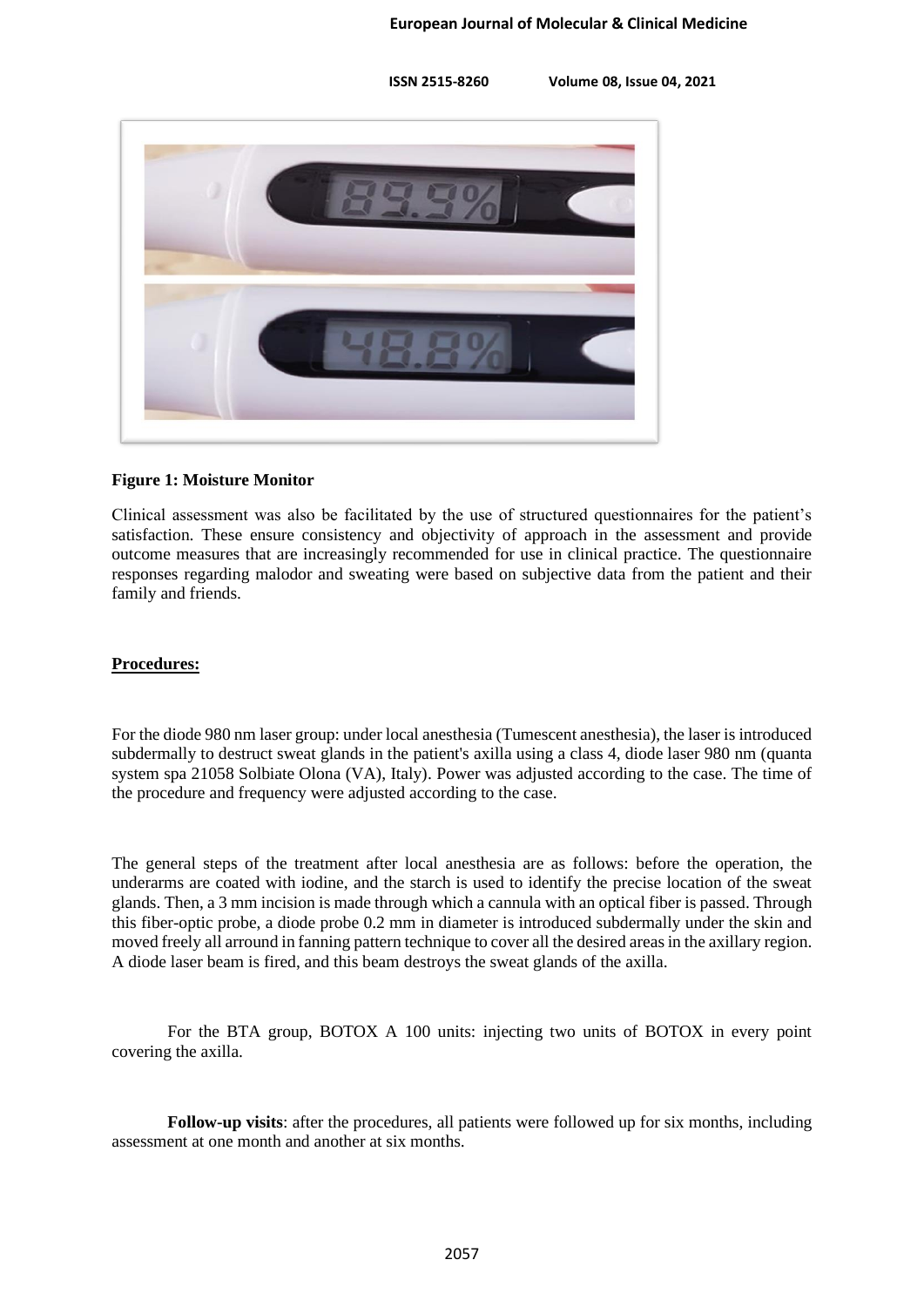The primary outcome measure was assessing the efficacy of both interventions via HDSS, malodor score, iodine starch test, sweating level determined by (Digital Moisture Monitor). The secondary outcomes were patient satisfaction and quality of life by the DLQI questionnaire.

#### **Statistical analysis**

A p-value of < 0.05 is considered statistically significant. SPSS software (Statistical Package for the Social Sciences, version 24.0, SSPS Inc., Chicago, IL, USA) was used. Quantitative parametric data were demonstrated as mean and standard deviation (mean  $\pm$  SD). Quantitative non-parametric data were presented as the median and interquartile range (IQR). Qualitative data were presented as numbers and proportions. The Chi-square test was calculated to compare between the two groups for nominal variables and the t-test for the continuous variables. Repeated measures ANOVA tests were used for whether there are any differences between related means.

#### **Results**

There was no significant difference between the two study groups as regards to age  $(p$ -value = 0.979). The mean age was  $37.75 \pm 12.17$  and  $37.85 \pm 11.70$  years for the laser group & the BTA group, respectively. Also, there was no significant difference between the two study groups as regard gender (*p*-value = 0.744). Females constituted 60% & 65% of cases in the laser group & the BTA group, respectively. Also, there was no significant difference between the two study groups with regard to the BMI (p-value = 0.993). The mean BMI was  $29.61 \pm 3.66$  and  $29.60 \pm 3.45$  m<sup>2</sup> for the laser group & the BTA group, respectively.

|                               | Diode 980 |           | <b>BTA</b> |           | p-value |
|-------------------------------|-----------|-----------|------------|-----------|---------|
| <b>HDSS</b>                   | Mean      | <b>SD</b> | Mean       | <b>SD</b> |         |
| <b>Baseline</b>               | 3.55      | 0.51      | 3.35       | 0.49      | 0.214   |
| 1-month                       | 1.40      | 0.50      | 2.05       | 0.69      | 0.002   |
| 6-months                      | 1.35      | 0.49      | 2.35       | 0.59      | < 0.001 |
| <b>Malodour score</b>         |           |           |            |           |         |
| <b>Baseline</b>               | 3.65      | 0.49      | 3.50       | 0.51      | 0.350   |
| 1-month                       | 1.55      | 0.51      | 1.85       | 0.49      | 0.065   |
| 6-months                      | 1.50      | 0.51      | 1.75       | 0.44      | 0.108   |
| <b>Moisture percentage</b>    |           |           |            |           |         |
| <b>Baseline</b>               | 91.4%     | 5.6%      | 88.5%      | 5.7%      | 0.114   |
| 1-month                       | 49.1%     | 6.3%      | 58.2%      | 5.9%      | < 0.001 |
| 6-months                      | 46.5%     | 6.0%      | 62.0%      | 2.8%      | < 0.001 |
| <b>Patient's satisfaction</b> |           |           |            |           |         |
| 1-month                       | 3.50      | 0.61      | 3.10       | 0.73      | 0.036   |
| 6-months                      | 3.30      | 0.73      | 2.50       | 0.51      | < 0.001 |
| <b>DLQI</b>                   |           |           |            |           |         |
| 1-month                       | 23.65     | 1.73      | 22.40      | 1.01      | 0.010   |
| 6-months                      | 23.90     | 2.02      | 17.80      | 1.58      | < 0.001 |

#### **Table 1: Efficacy, satisfaction and QOL in both groups**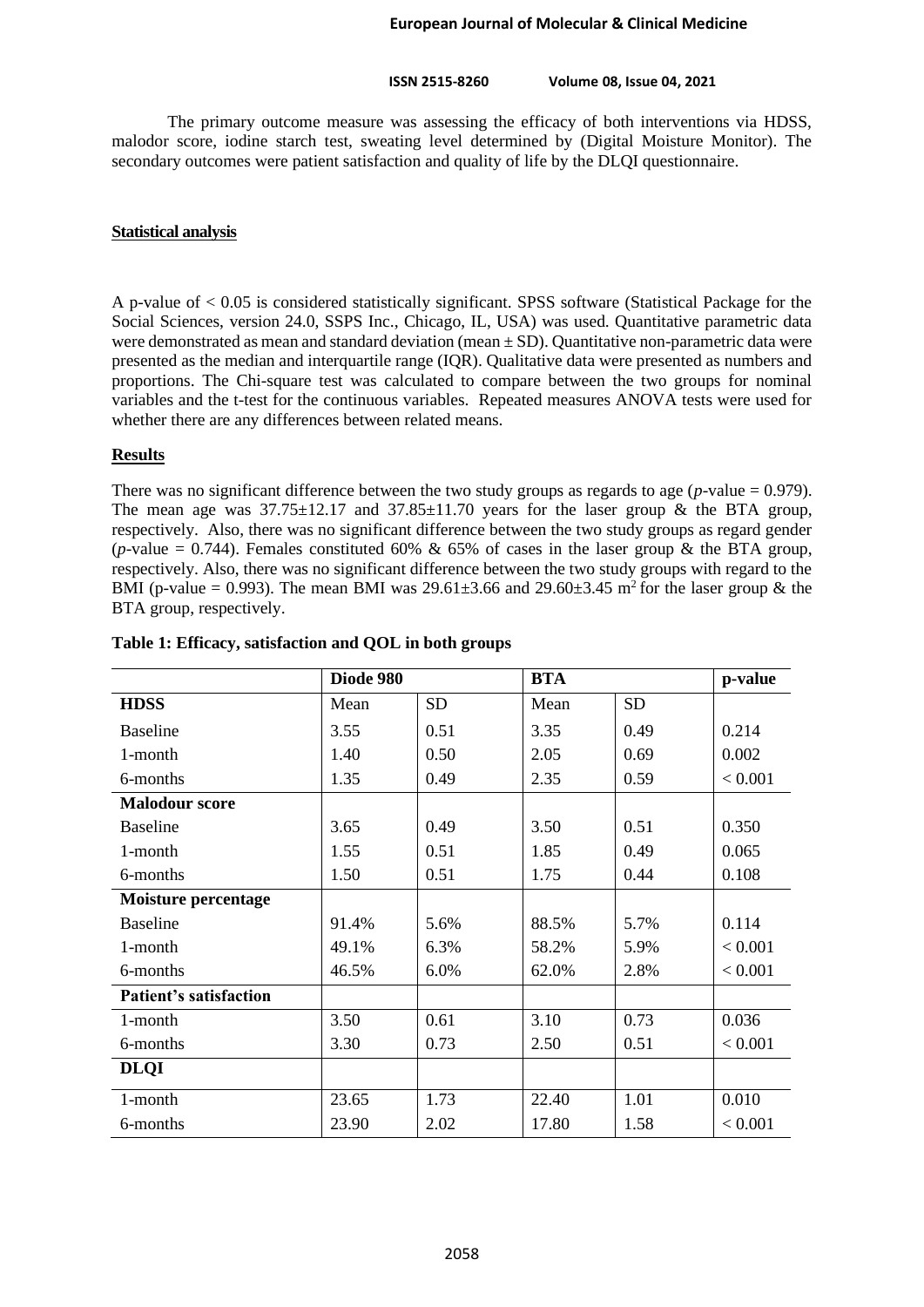# **Hyperhidrosis Disease Severity Score**

At baseline, average mean (SD) of HDSS of the laser group was 3.55 (0.51) and the BTA group was 3.35 (0.49) (p-value = 0.214).

After receiving the treatment, mean HDSS score of both groups revealed remarkably better reduction from the baseline (p-value < 0.001). Comparing between the two groups at 1 month, the laser group had significantly higher reduction of mean HDSS score than the BTA group with 1.40 (0.50) versus 2.05  $(0.69)$ , respectively (p-value = 0.002). At 6 months visit, the laser group had significantly higher reduction of mean HDSS score than the BTA group with 1.35 (0.49) versus 2.35 (0.59), respectively  $(p-value < 0.001)$ .

## **Moisture percent**

At baseline, average mean (SD) of moisture percentage in the laser group was 91.4% (5.6%) and the BTA group was 88.5 (5.7) (p-value = 0.114).

After receiving the treatment, mean of moisture percentage of both groups revealed remarkably better reduction from the baseline (p-value  $< 0.001$ ). Comparing between the two groups at 1 month, the laser group had significantly higher reduction of mean of moisture percentage 49.1% (6.3%) than the BTA group 58.2% (5.9%), (p-value  $\lt$  0.001). At 6 months visit, the laser group had significantly higher reduction of mean of moisture percentage  $46.5\%$  (6.0%) than the BTA group 62.0% (2.8%) (p-value  $\lt$ 0.001).

## **Malodour Score**

At baseline, average mean (SD) of malodour score of the laser group was 3.65 (0.49) and the BTA group was  $3.50(0.51)$  (p-value = 0.350).

After receiving the treatment, mean malodour score of both groups revealed remarkably better reduction from the baseline (p-value  $< 0.001$ ). Comparing between the two groups there were no statistically significant difference between groups at 1 month (p-value 0.065) and 6 months (p-value 0.108), as shown in Table 2.

# **Patient's satisfaction score by quartile rating scale**

Comparing between the two groups at 1-month visit, there was a significant (p-value  $= 0.036$ ) difference between groups with regards the patient's satisfaction. It was 3.5 (0.61) in the laser group and 3.10 (0.71) in the BTA group. However, at 6 months visit, the laser group had significantly higher satisfaction than the BTA group with  $3.30$  (0.73) versus  $2.50$  (0.51), respectively (p-value  $< 0.001$ ).

# **Quality of life by Dermatology's Living Quality of Life Index**

Comparing between the two groups at 1-month visit, there was a significant (p-value  $= 0.036$ ) difference between groups with regards the patient's satisfaction. It was 3.5 (0.61) in the laser group and 3.10 (0.71) in the BTA group. However, at 6 months visit, the laser group had significantly higher satisfaction than the BTA group with  $3.30(0.73)$  versus  $2.50(0.51)$ , respectively (p-value < 0.001).

The laser group demonstrated with significantly better improvement for their quality of life by DLQI score than the BTA group at both 1-month visit (p-value =  $0.010$ ) and 6-months visit (p-value <  $0.001$ ) (Figure 2).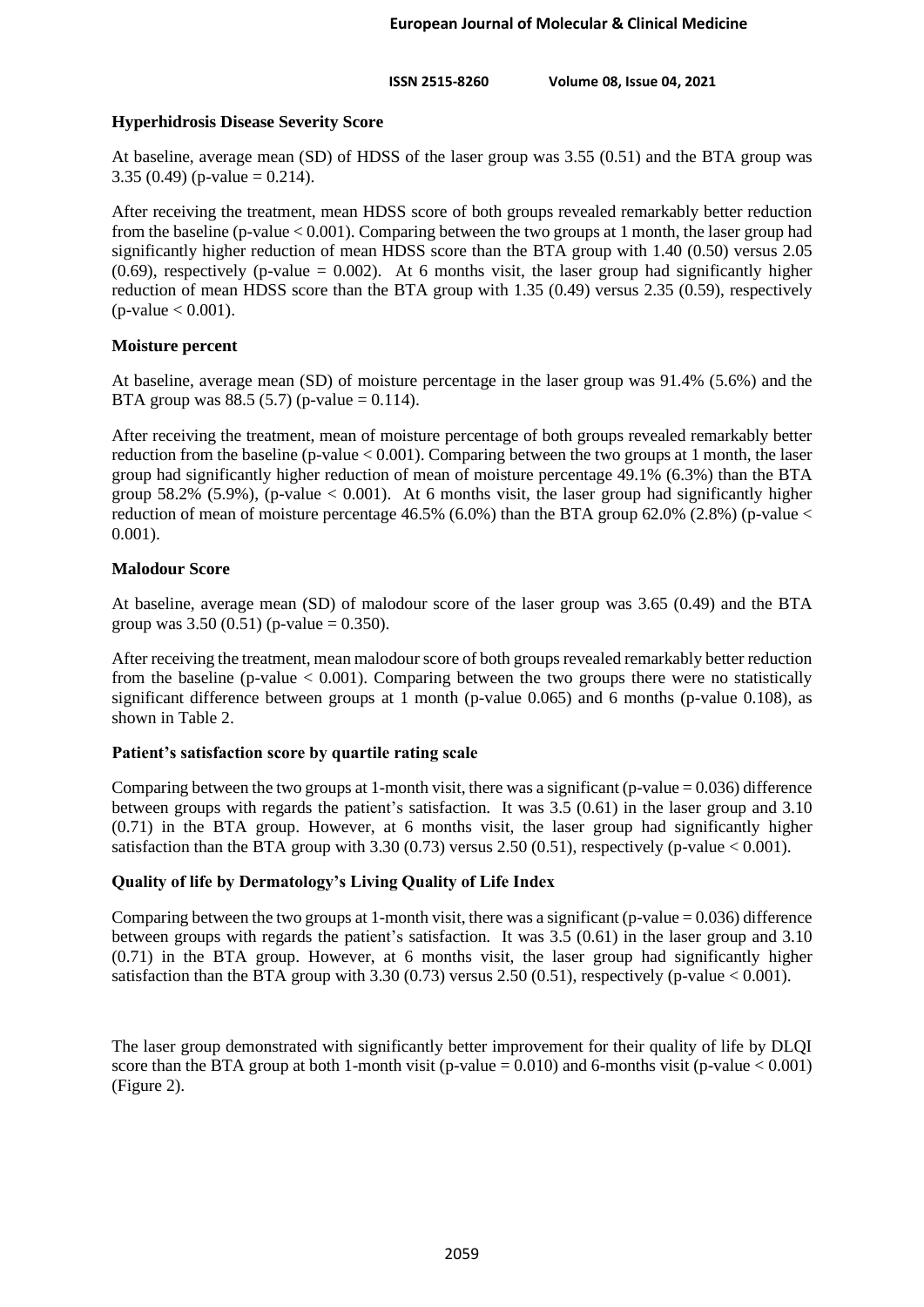

# **Figure 2: Quality of life by Dermatology's Living Quality of Life Index**

## **Discussion**

Primary axillary hyperhidrosis involves about 1–3% of the general population and directly affects their quality of life [23, 24]. Excessive sweating above what is biologically needed for the body to thermoregulate is referred to as hyperhidrosis. Excessive sweating can have a negative impact on a person's social life, mental health, and ability to work or study [25].

Hyperhidrosis has been linked to an increased incidence of anxiety and sadness in studies. Excessive perspiration, understandably, may be humiliating and interfere with day-to-day activities at school, work, and other social settings. Excessive sweaters are always concerned about how much they sweat and spend hours each day dealing with perspiration. [26] Hyperhidrosis has been linked to a significant reduction in health-related quality of life, particularly during the summer. Limitations in job and social connections, physical and recreational activities, and emotional and mental health issues are all examples. [27]

Our study enrolled forty patients. After receiving each treatment on both axillae, the mean HDSS score of both groups showed remarkably reduced from the baseline. By comparing between the two groups at visits (one-month and 6-months), the laser group showed a significantly better reduction of the mean HDSS score than the BTA group at both visits. Also, after receiving the treatment, the mean moisture percentage of both groups revealed remarkably better reduction from the baseline. Comparing the two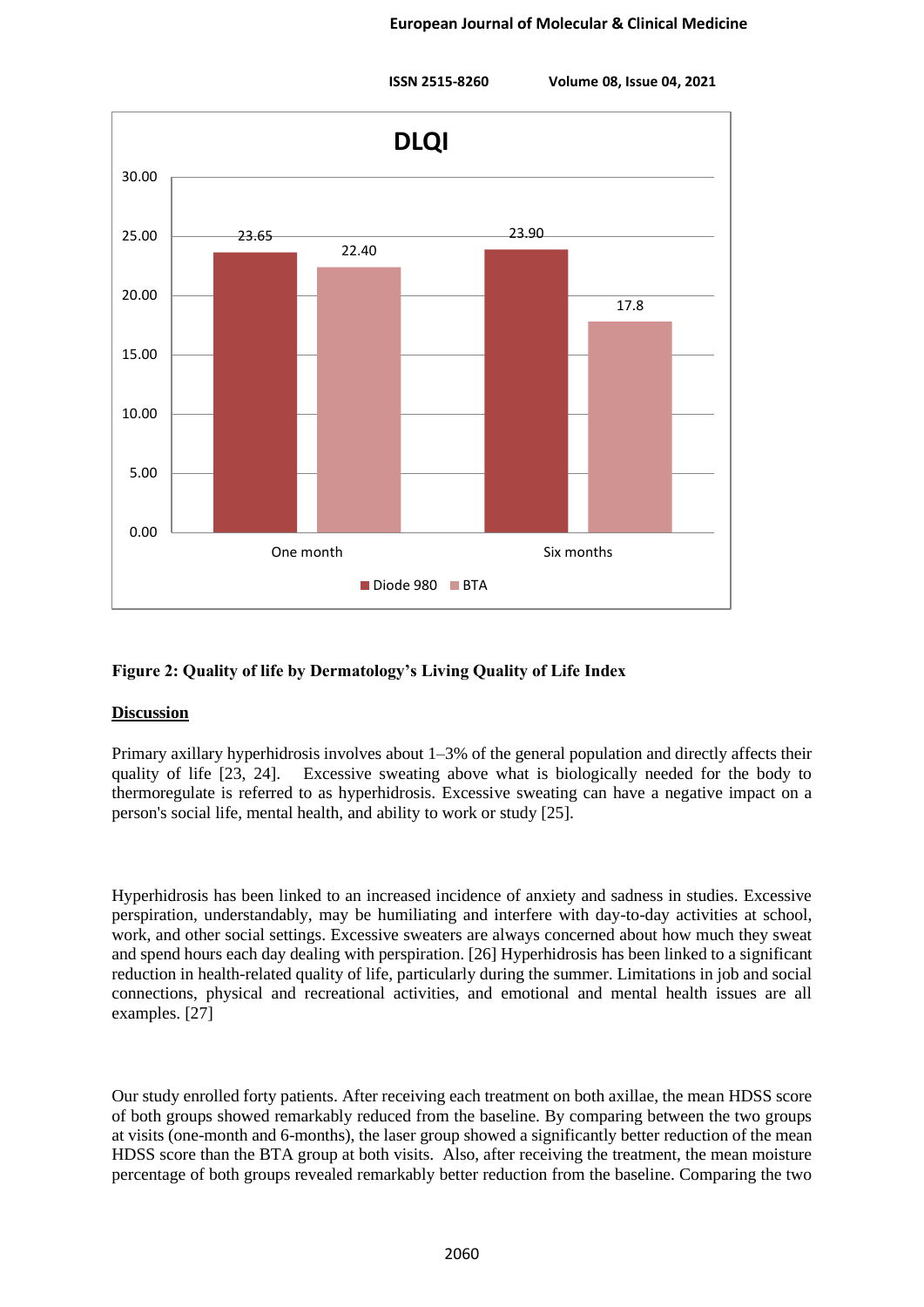groups at one month, the laser group had a significantly higher reduction of the mean of moisture percentage than the BTA group at the one-month visit and 6-months visit.

In addition, after receiving the treatment, the mean malodor score of both groups revealed a remarkably better reduction from the baseline. However, comparing the two groups showed no statistically significant difference between them at one month and six months. The laser group demonstrated significantly better satisfaction than the BTA group at both 1-month visit and 6-months visit. The QOL, as indicated by the DLQI, at 1-month visit and 6-months visit, the laser group showed a higher DLQI score than the BTA group.

To the best of the available literature, no direct comparison between diode laser 980 nm and BTA in the treatment of PAH could be found. A study by evidence-based review by Neumann et al. (2013), from a total of 923 patients enrolled, supported the pieces of evidence to recommend using BTA injection for the treatment of PAH [28].

A study by Heckmann et al. (2001) that conducted a randomized controlled study to compare between 200 units of BTA by comparing with the placebo and follow-up duration of 26 weeks concluded sweat production reduction by gravimetric measurement [4].

A study by Neumann et al. (2001) enrolled 320 patients with PAH to compare between 50 units of BTA with the placebo for 16 weeks follow-up time, and BTA showed significantly better sweat gland production reduction by gravimetric measurement than the placebo  $(p < 0.001)$ . A common side effect of BTA included dry eye and dry skin [5]. However, we could not detect that effect in our study.

A study by Lowe et al. (2007) was conducted for 322 PAH patients to compare three arms comparison between 50 units of A/Ona, 75 units of A/Abo per axilla, and placebo and follow-up about 1-year duration. This study reported a percent change in at least two levels of HDSS of both botulinum toxin groups and was significantly better (75%) than the placebo with only 25% ( $p < 0.001$ ). Botulinum toxin had a longer duration of clinical effect than the placebo [6].

The use of botulinum toxin is the most common method is to temporarily disable the sweat glands. It's quite safe, but the primary disadvantage is that the therapy isn't permanent, and the control only lasts around six months on average. The patient will require repeat injections after around six months. In the long term, it becomes quite expensive [29].

Currently, only a BTA is the only US Food and Drug Administration FDA–approved formulation for the treatment of hyperhidrosis. BTB may be useful in patients who do not respond to BTA therapy. [30]

Laser light is used to permanently destroy the axillary sweat glands by photoselectively heating sweat gland tissue without damaging any of the surrounding tissue. Some researchers found that Nd:YAG 1064 nm laser can be successfully used in axillary hyperhidrosis to cause controlled destruction of eccrine and apocrine units. [18]

However, at higher temperatures, a greater risk of superficial burns is well documented. By theory, a simultaneous emission of 924 and 974 nm wavelengths should damage both the superficial dermis and the deep cutaneous tissue. This combination could be beneficial as it allows the 924 nm to damage the sweat glands while reaching high temperatures in a lesser amount of time.In conclusion, the current study showed that Diode laser 980 nm is effective and safe as a treatment for PAH.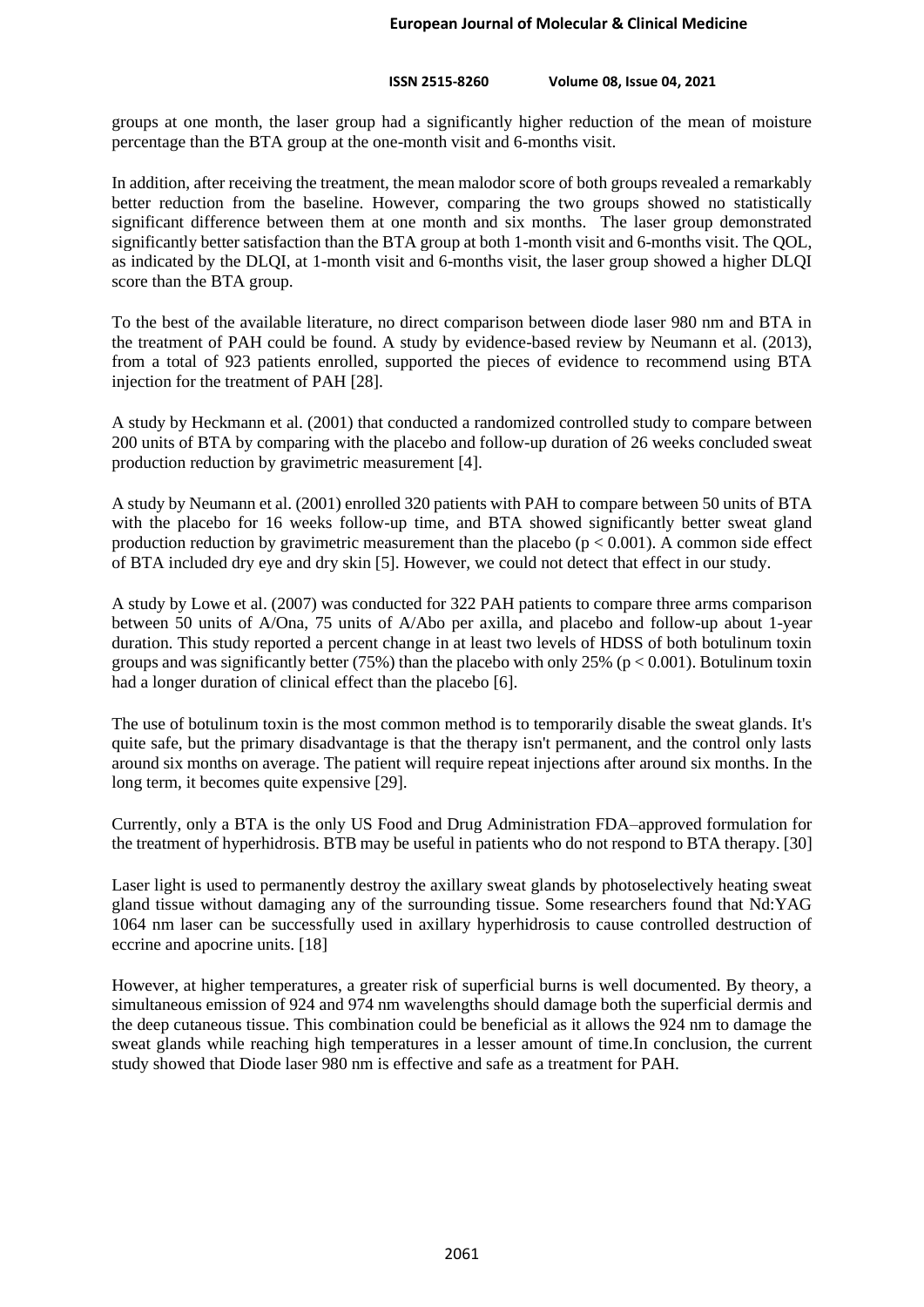**Funding:** No fund was found for this work.

**Ethical approva**l: This study was approved by the Ethics Committee of National institute of laser in Cairo University, Cairo, Egypt.

**Conflict of interest:** The authors declare no competing interests.

## **REFERENCES**

- 1. Atkins JL, Butler PE (2002) Hyperhidrosis: a review of current management. Plast Reconstr Surg 110:222–228
- 2. Cohen JL, Cohen G, Solish N, Murray CA (2007) Diagnosis, impact, and management of focal hyperhidrosis: treatment review including botulinum toxin therapy. Facial Plast Surg Clin North Am 15:17–30 v-vi
- 3. Paisal Rummaneethorn1 & Thep Chalermchai1 A comparative study between intradermal botulinum toxin A and fractional microneedle radiofrequency (FMR) for the treatment of primary axillary hyperhidrosis
- 4. Heckmann M, Ceballos-Baumann AO, Plewig G, Hyperhidrosis Study G (2001) Botulinum toxin A for axillary hyperhidrosis (excessive sweating). N Engl J Med 344:488–493
- 5. NaumannM, Lowe NJ (2001) Botulinum toxin type A in treatment of bilateral primary axillary hyperhidrosis: randomised, parallel group, double blind, placebo controlled trial. Bmj 323:596– 599
- 6. Lowe NJ, Glaser DA, Eadie N et al (2007) Botulinum toxin type A (BOTOX A) in the treatment of primary axillary hyperhidrosis: a 52-week multicenter double-blind, randomized, placebocontrolled study of efficacy and safety. J Am Acad Dermatol 56:604–611
- 7. JOHN R. MCCONAGHY and DANIEL FOSSELMAN, DO. Hyperhidrosis: Management Options. Am Fam Physician. 2018 Jun 1;97(11):729-734.
- 8. Solish N, Benohanian A, Kowalski JW, Hyperhidrosis CDSGoH-RQoLiPA. Prospective openlabel study of botulinum toxin type A in patients with axillary hyperhidrosis: effects on functional impairment and quality of life. Dermatol Surg. 2005;31(4):405–413.
- 9. Ashley L. Brown, Jennifer Gordon, and Samantha Hill. Hyperhidrosis: review of recent advances and new therapeutic options for primary hyperhidrosis. Curr Opin Pediatr 2014, 26:460–465. DOI:10.1097/MOP.0000000000000108
- 10. Mordon SR, Trelles MA, Leclere FM, Betrouni N. New treatment techniques for axillary hyperhidrosis. J Cosmet Laser Ther. 2014 Oct;16(5):230-5. doi: 10.3109/14764172.2014.948883. Epub 2014 Aug 25. PMID: 25065458.
- 11. Aydin F , P ancar GS , S enturk N , B ek Y , Y uksel E P , C anturk T , Turanli AY . Axillary hair removal with 1064-nm Nd:YAG laser increases sweat production . Clin Exp Dermatol. 2010 ; 35  $: 588 - 592$ .
- 12. Obeid G , H elou J, M aatouk I , M outran R , T omb R . Depilatory laser: a potential causative factor for inguinal hyperhidrosis: Report of three cases . J Cosmet Laser Ther. 2013 ; 15 : 286 – 289.
- 13. Mordon S , P lot E . L aser lipolysis versus traditional liposuction for fat removal . Expert Rev Med Devices. 2009 ; 6 : 677 – 688.